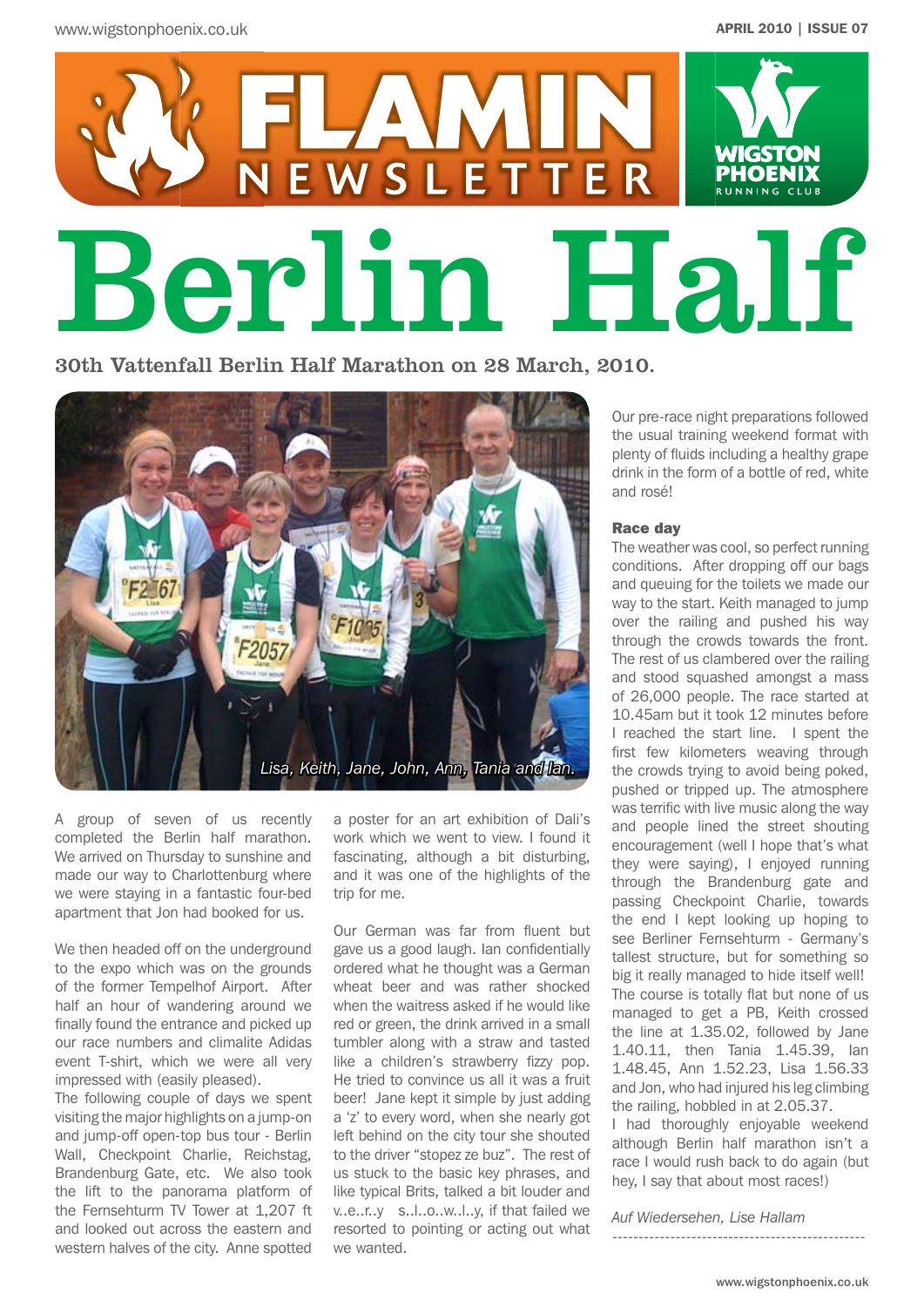

# Livingston Relays

The Livingston Relays this year were again a success with 60 teams competing. Weather conditions at Loughborough University were good for racing – dry, cold and not too breezy.

Owls AC brought two quality squads this year with their Senior Men's and Men's U20 teams. First leg was a virtual dead heat with Mark Powell, running for 2nd claim Wigston Phoenix, edging Leicester Coritanian Vet Gordon Lee, but Owls U20 runner Lewis Smart was close behind in third.

The race unfolded on Leg 2 with Owls starting to dominate. U20 runner Sam Stabler quickly took the lead with a great run of 14.54 and Paul Miles pulled Owls Men up alongside Coritanians Vet Gareth Deacon to gain 2nd place. Owls U20 were still ahead after the 3rd leg but Wayne Walker had saved the best to last when Geraint Davies (Owls Senior Men's team) stormed round in 14.36 to win the coveted Livingston Trophy. This time was only 3 secs slower than Paul Richardson's lap record.

Owls U20 took their title and Coritanians were winners of the Vets trophy.

The Ladies race was more straightforward, with Tara Kryswicki putting Charnwood totally in charge with a time of 16.42, despite feeling unwell before the start. Her team mates Laura Johnson and Katie Lomas duly saw them home to retain the title. Perhaps the best run of the day was an anchor run by Emily Ault of Barrow (18.15) which pulled them up from 3rd to 2nd ahead of Charnwood "B".

Charnwood Ladies completed a successful days racing by retaining the ladies U29 title.

The performance of Wigston Phoenix men was very creditable. In the Senior Men's event, Mark Powell was right there at the finish and edged us in front. Captain Rob Nurse had taken the responsibility of the 2nd leg, knowing he would be pitched in right amongst the quick guys. He duly got his head down and ran his own race to such a degree that only 2 Senior Men got by him and he ran well under 6 minute mileing to record 17.46.





Likewise, Paul Hood, in the middle of marathon training, pushed hard with a time of 18.02 and kept us in touch in 6th place. We then had the comfort of debutant Alex Webster on the final lap who held 6th position in 17.09.



Men's Vets "A" team were 4th, just outside the medals which was a great performance. Rob Gregory had a good steady run to gain 6th place and Les and Clive kept us in close order, just dropping one place to 7th. Captain Colin then got his head down and went for it, despite marathon training, and clocked 18.28 to bring us up to 4th. Well done!

The "B" team also did really well to finish 8th. Nigel settled in to a good quick pace to finish 9th, a position

held by Dave Wilmot on the 2nd leg. Captain Ray then pushed on and gained a position to 8th to be followed by anchor man Ian who brought us home in that position.

A good day for Wigston Phoenix, only spoilt by the Ladies inability to field a team so that in the event Maxine Powell had to do a solo effort to finish a creditable 10th out of 18 on the first leg. Next year I am sure we will do better – all abilities are welcome in what is always an interesting and absorbing day.

*Ramon Howe 05 04 10 Alex Maxine*

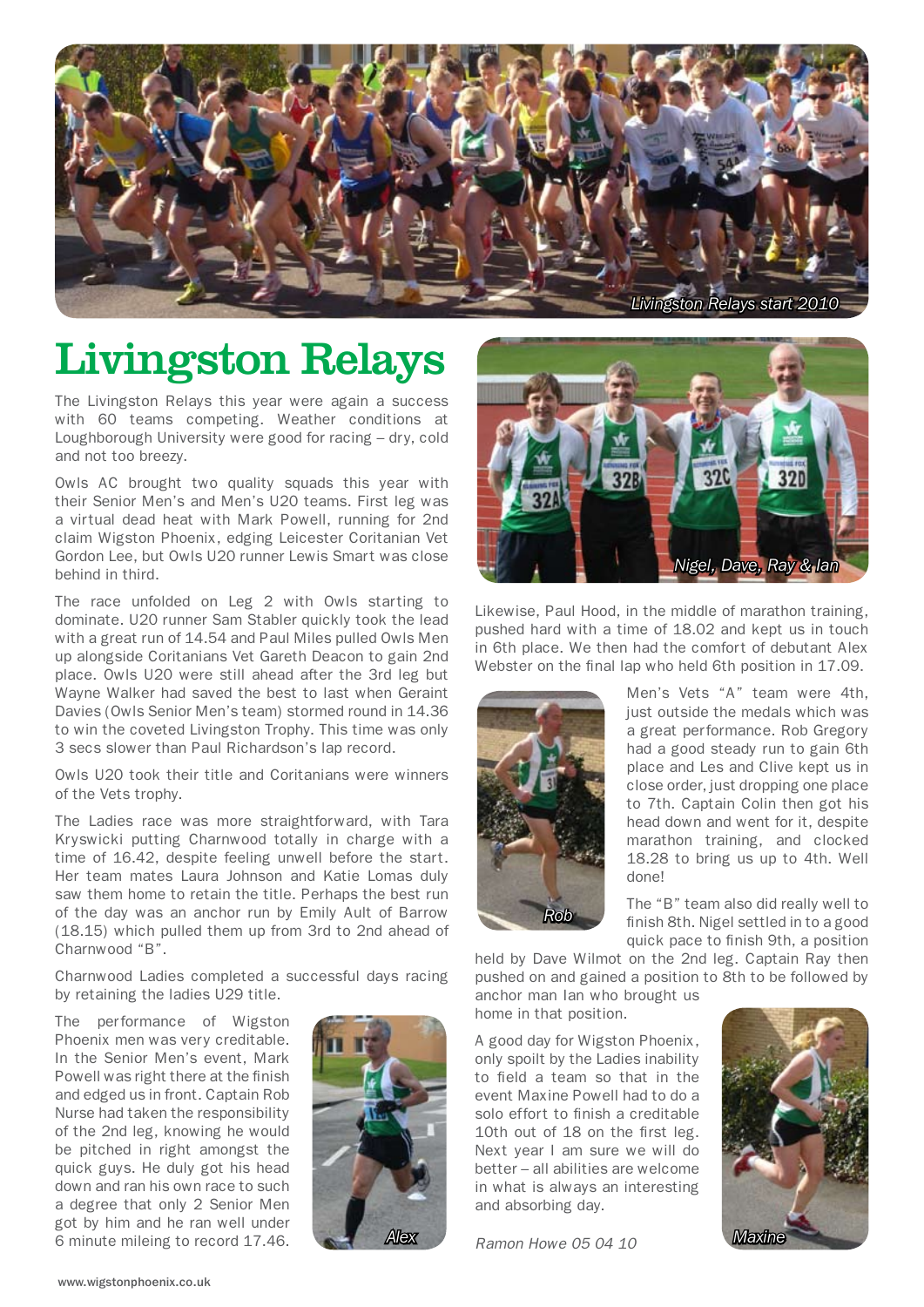Norman Bennett 3 mile handicap



Our popular 3 mile handicap in memory of Norman Bennett takes place at 7.15pm on Friday 21st May. As before, the venue is Manor Rd Track with a buffet provided at Oadby Golf Club.

The buffet will be nicely enhanced this year, at no extra cost to you, courtesy of Wigston Phoenix RC. Prizegiving will be at the Golf Club, with awards and prizes for the winners.

There is a sheet out at the Legion and all you have to do is put your name down if you can run, and handicapper Bob Pople will do the rest. As well as runners, we need helpers to set up the race and act as timekeepers and lap counters, so please put your name on the list if you can help.

This race is the first in the new Grand Prix Series devised for club members, so this is an extra incentive for you to run. Please put your name down, and lets make this a successful event.

------------------------------------------------------------------------

# Desford 10k Sunday 23rd May 2010

The final race of the LRRL Winter League *(not a typo by the way, even though it will be late spring!)* takes place at the popular venue of the Caterpillar Works in Desford. We hope you have hung onto your Winter League number as you will need this. As it is a closed race there is no pre entry and you just turn up on the day and pays your £2.50. Last year's race saw a slight extension to the course of about 100m after being remeasured. We are in a tight position in our division and just about holding onto 2nd place in Division 3. A good turn out should help our position and give us a healthy starting point for the impending summer league.



**ORGANISERS** Desford Striders

DISTANCE 10 K

**VENUE** Caterpillar Works, Peckleton Lane, Desford

**DIRECTIONS** Approaching from Enderby – at traffic lights on A47, go left. Do not take B582 into Desford. Take 2nd right towards Desford. Caterpillar Works is on your left.

**ENTRY** £2.50 on the day. There is no pre-entry.

**REGISTRATION** Go to the Wigston Phoenix Desk in the Registration Hall. Ray Draycott will record your name.

The number given to you is for all Winter League races is needed for this first summer race. Bring it with you!

It is obligatory to wear your club vest. – See Mike Stiff if you need one

FINISH At the finish, you will be given a disc showing your finishing position. Take this to the Wigston Phoenix desk, and make sure your position is recorded. 

------------------------------------------------------------------------

news in brief

## Club name for races

It has become apparent in recent races, most notably the Belvoir half marathon at Hose, that members are submitting a variety of club names when submitting applications for races.

--------------------------------------------------------------------

Please note that the official name of the club is Wigston Phoenix RC and this should be used when applying to all races so that it is easier to find race results and to avoid mistakes in the calculation of team results.

--------------------------------------------------------------------

## New Club Secretary

In the February 2010 newsletter it was stated that Ramon Howe reported at the AGM that he wished to step down from the post of Club Secretary. Subsequently Mark Thompson put himself forward for the position and this was confirmed at the committee meeting held on the 9th March. Mark will provide further details to club members in the next newsletter.

Ramon has served as Club Secretary for Wigston Phoenix and previously as Legion Secretary for OWLS AC since 1998 and has undertaken numerous duties on behalf of the club. On behalf of the members the committee thank Ramon for his hard work and dedication over the years. Ramon is providing co-ordination of the 2010 John Fraser 10 road race to be held on the 5th September and therefore has agreed to stay on the committee until the end of September.

## Summer Pub Runs

The following are proposed as dates and venues for the 2010 Summer Pub Runs:

--------------------------------------------------------------------

Thursday 3 June, *Rose & Crown, Thurnby*

Thursday 8 July, *The Shires, Peatling Parva*

Thursday 5 August, *The Bell, Burton Overy*

Thursday 2 September, *The Red Lion, Huncote*

Further details will be made available at the Legion on Tuesday nights.

--------------------------------------------------------------------

## Feature Races

If anyone is competing in a race further abroad, or in another cpounty, or not listed on the fixtures list let us know. We like to have photos from our members to show off in the Newsletter. If you are feeling creative, maybe you could give us an account of your race good or bad or even just the atmostphere on the day. It's your Newsletter to tell us your stories.